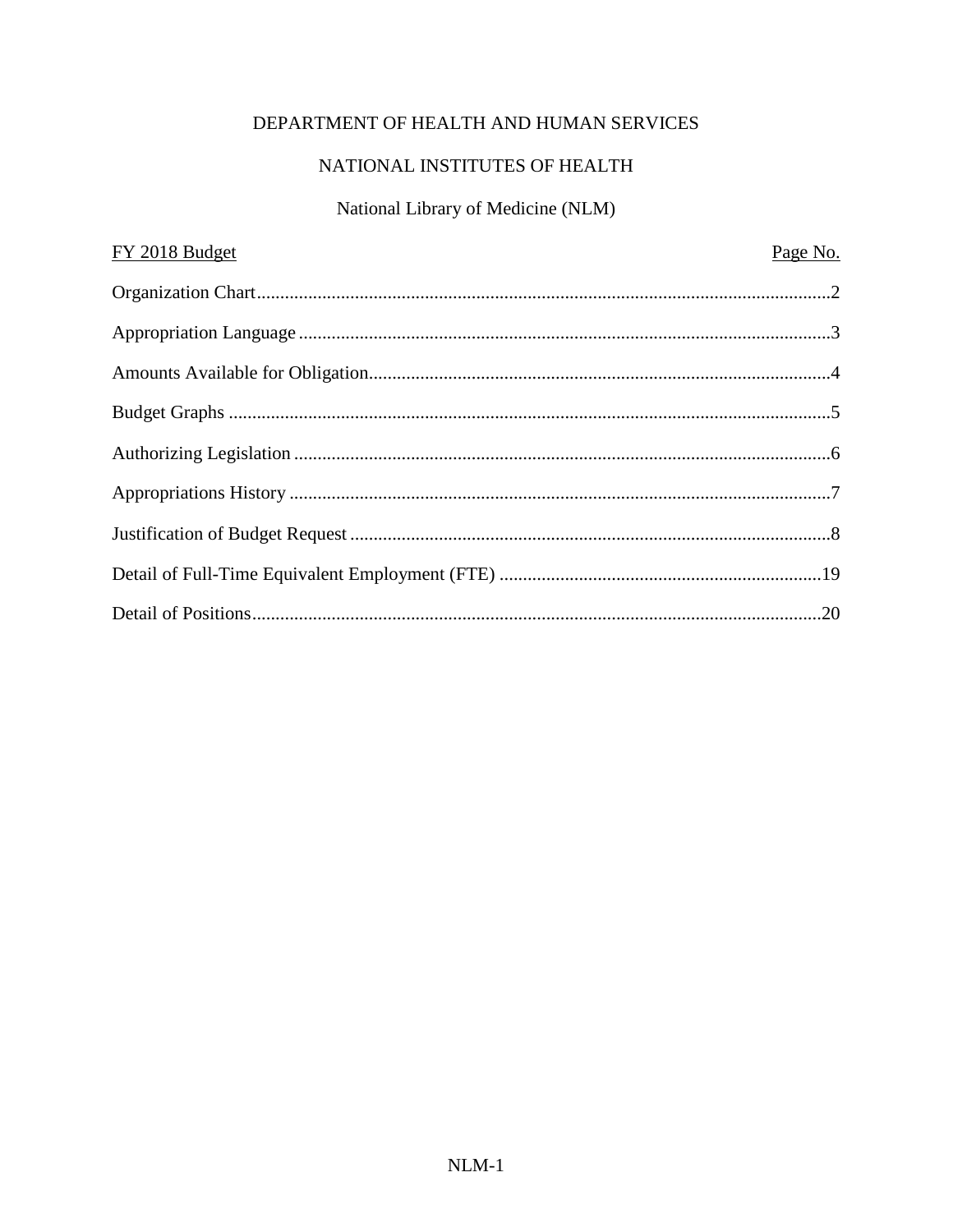#### NATIONAL INSTITUTES OF HEALTH

#### National Library of Medicine

#### ORGANIZATIONAL CHART

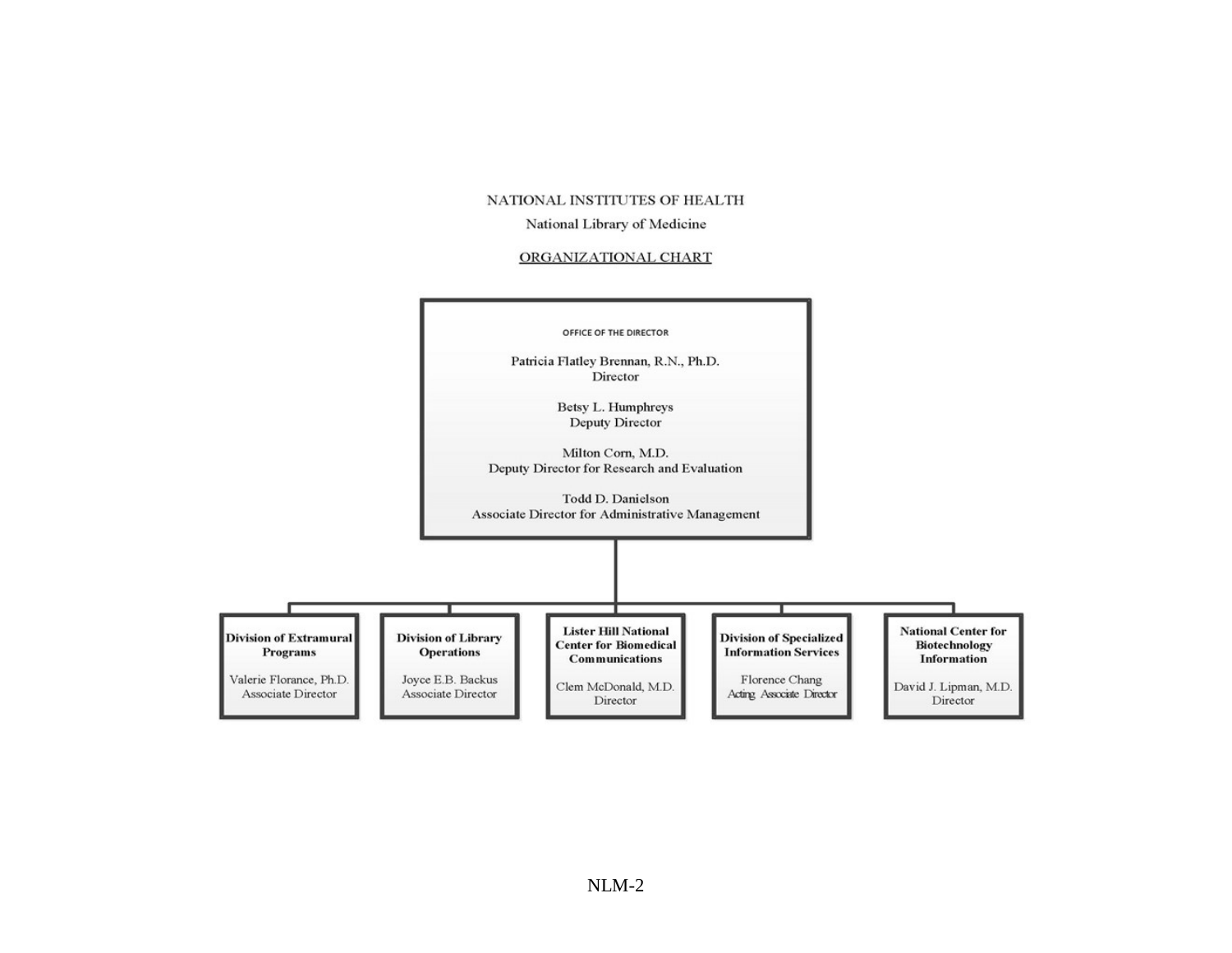### **NATIONAL INSTITUTES OF HEALTH**

National Library of Medicine

*For carrying out section 301 and title IV of the PHS Act with respect to health information communications, \$373,258,000: Provided, That of the amounts available for improvement of information systems, \$4,000,000 shall be available until September 30, 2019: Provided further, That in fiscal year 2018, the National Library of Medicine may enter into personal services contracts for the provision of services in facilities owned, operated, or constructed under the jurisdiction of the National Institutes of Health (referred to in this title as "NIH").*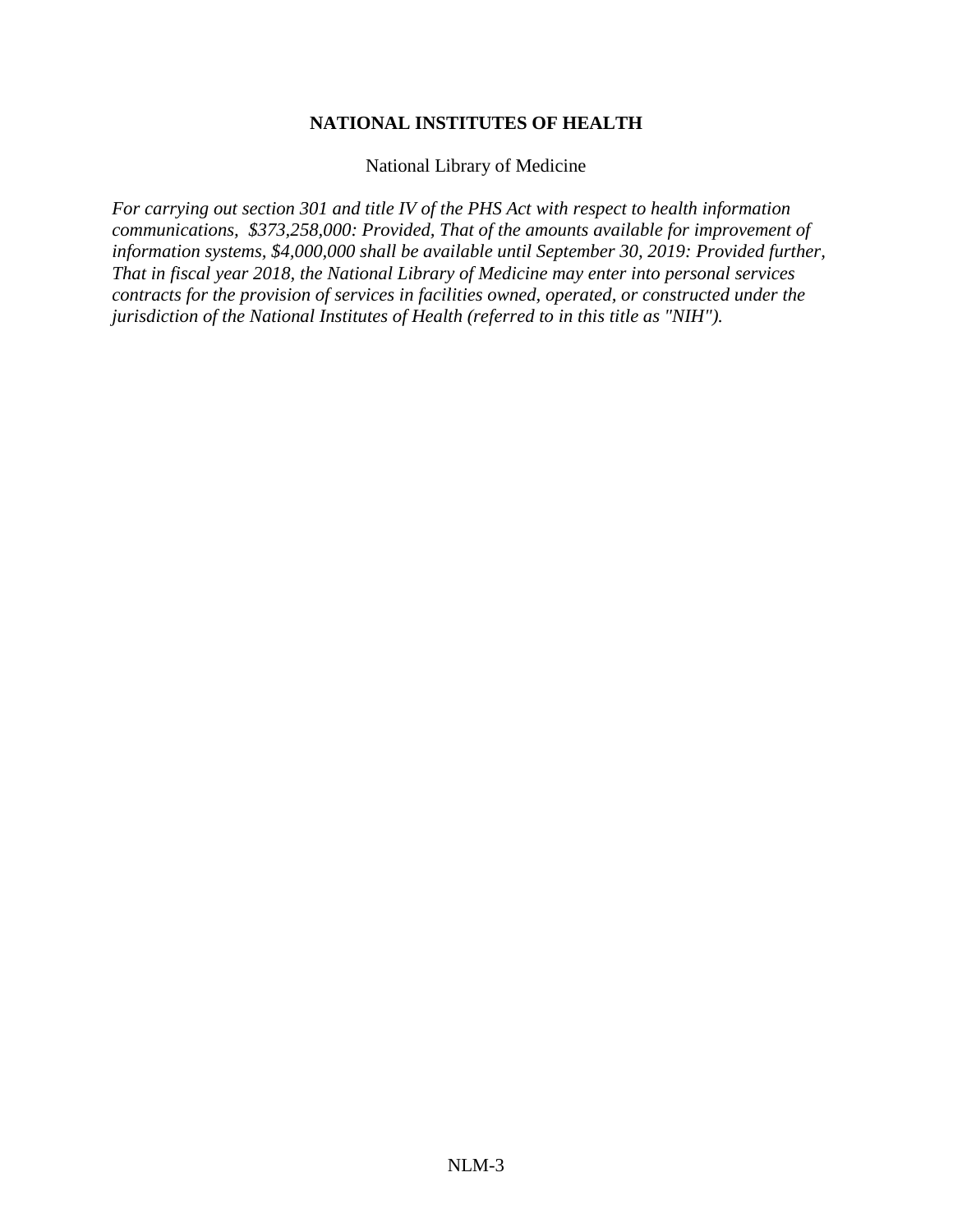### **Amounts Available for Obligation<sup>1</sup>**

(Dollars in Thousands)

| <b>Source of Funding</b>            | <b>FY 2016 Final</b> |           | FY 2017 Annualized   FY 2018 President's |  |
|-------------------------------------|----------------------|-----------|------------------------------------------|--|
|                                     |                      | CR        | <b>Budget</b>                            |  |
| Appropriation                       | \$394,664            | \$394,664 | \$373,258                                |  |
| Mandatory Appropriation: (non-add)  |                      |           |                                          |  |
| Type 1 Diabetes                     | (0)                  | (0)       | (0)                                      |  |
| <b>Other Mandatory financing</b>    | (0)                  | (0)       | (0)                                      |  |
| Rescission                          |                      | $-751$    |                                          |  |
| Sequestration                       |                      |           | $_{0}$                                   |  |
| Zika Intra-NIH Transfer             | $-546$               |           | 0                                        |  |
| Subtotal, adjusted appropriation    | \$394,118            | \$393,913 | \$373,258                                |  |
| <b>OAR HIV/AIDS Transfers</b>       | 1,020                |           | $_{0}$                                   |  |
| Subtotal, adjusted budget authority | \$395,138            | \$393,913 | \$373,258                                |  |
| Unobligated balance, start of year  | 2,000                | 2,000     |                                          |  |
| Unobligated balance, end of year    | $-2,000$             |           |                                          |  |
| Subtotal, adjusted budget authority | \$395,138            | \$395,913 | \$373,258                                |  |
| Unobligated balance lapsing         | $-63$                |           |                                          |  |
| Total obligations                   | \$395,074            | \$395,913 | \$373,258                                |  |

 $^{\rm 1}$  Excludes the following amounts for reimbursable activities carried out by this account: FY 2016 - \$28,810 FY 2017 - \$34,639 FY 2018 - \$34,640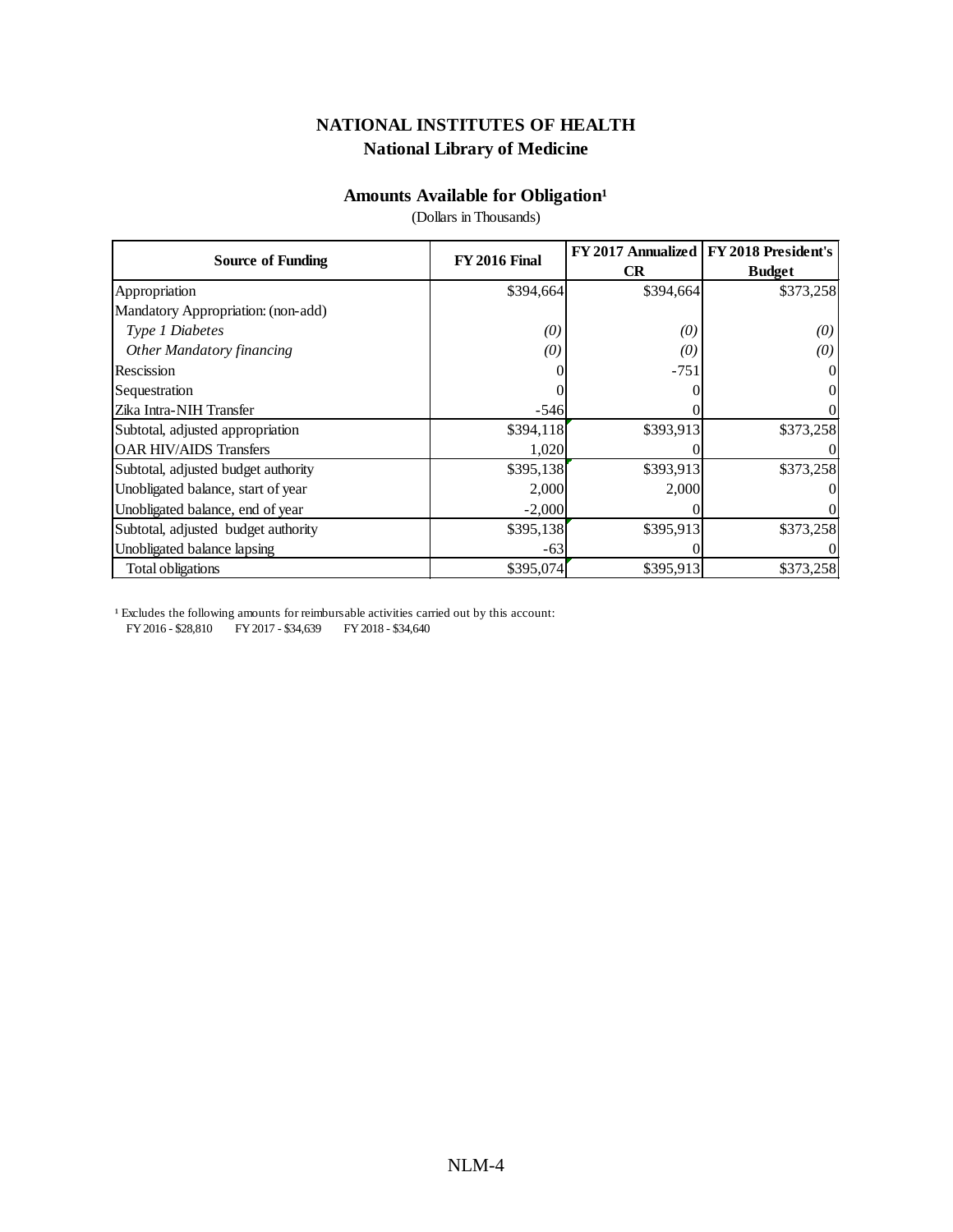



History of Budget Authority and FTEs:

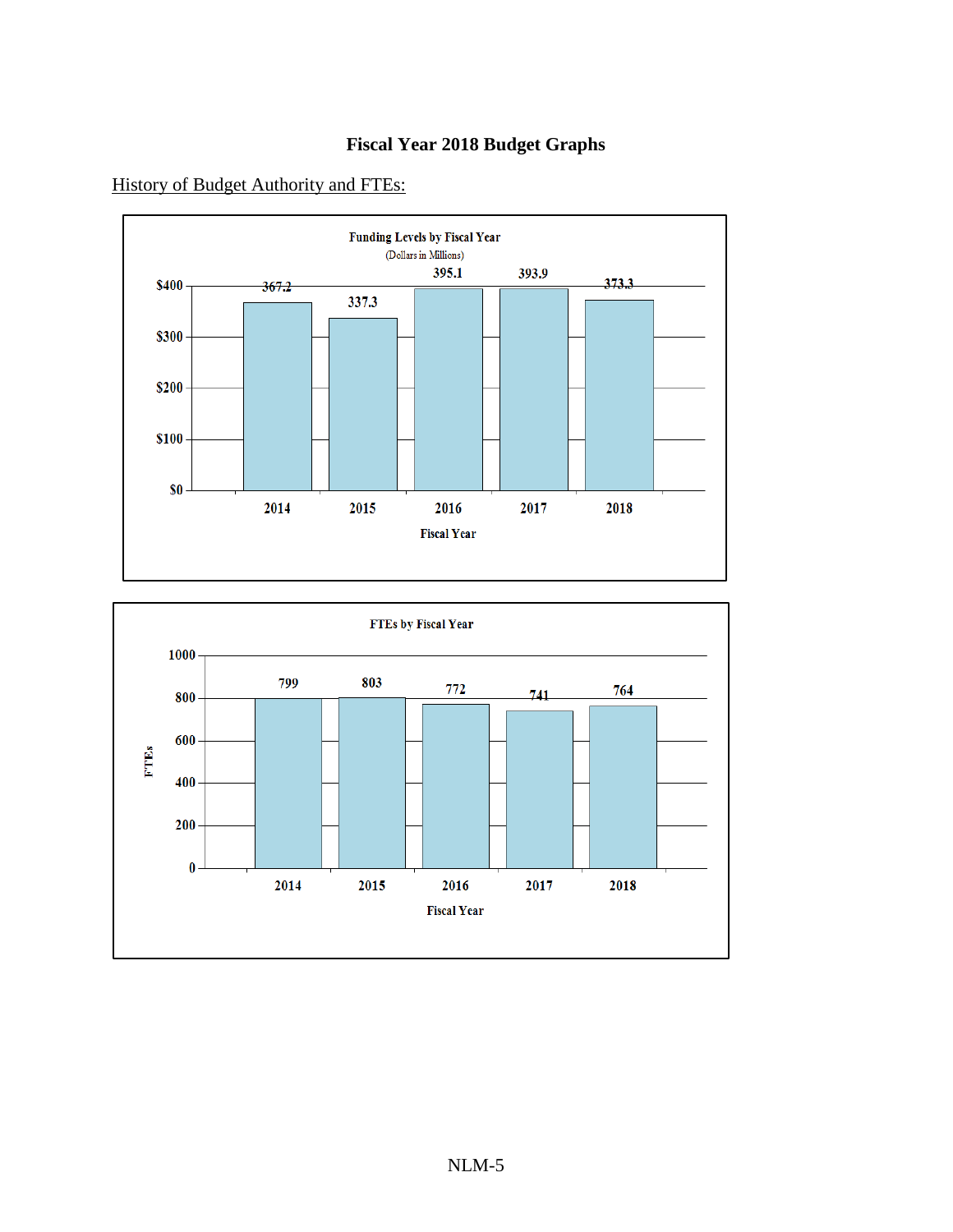#### **Authorizing Legislation**

|                              | <b>PHS Act/</b>       | <b>U.S. Code</b> | 2017 Amount       | FY 2017 Annualized CR | 2018 Amount       | <b>FY 2018 President's Budget</b> |
|------------------------------|-----------------------|------------------|-------------------|-----------------------|-------------------|-----------------------------------|
|                              | <b>Other Citation</b> | Citation         | <b>Authorized</b> |                       | <b>Authorized</b> |                                   |
| Research and Investigation   | Section 301           | 42§241           | Indefinite        |                       | Indefinite        |                                   |
|                              |                       |                  |                   | \$393,913,000         |                   | \$373,258,000                     |
| National Library of Medicine | Section $401(a)$      | 42§281           | Indefinite        |                       | Indefinite        |                                   |
|                              |                       |                  |                   |                       |                   |                                   |
| Total, Budget Authority      |                       |                  |                   | \$393,913,000         |                   | \$373,258,000                     |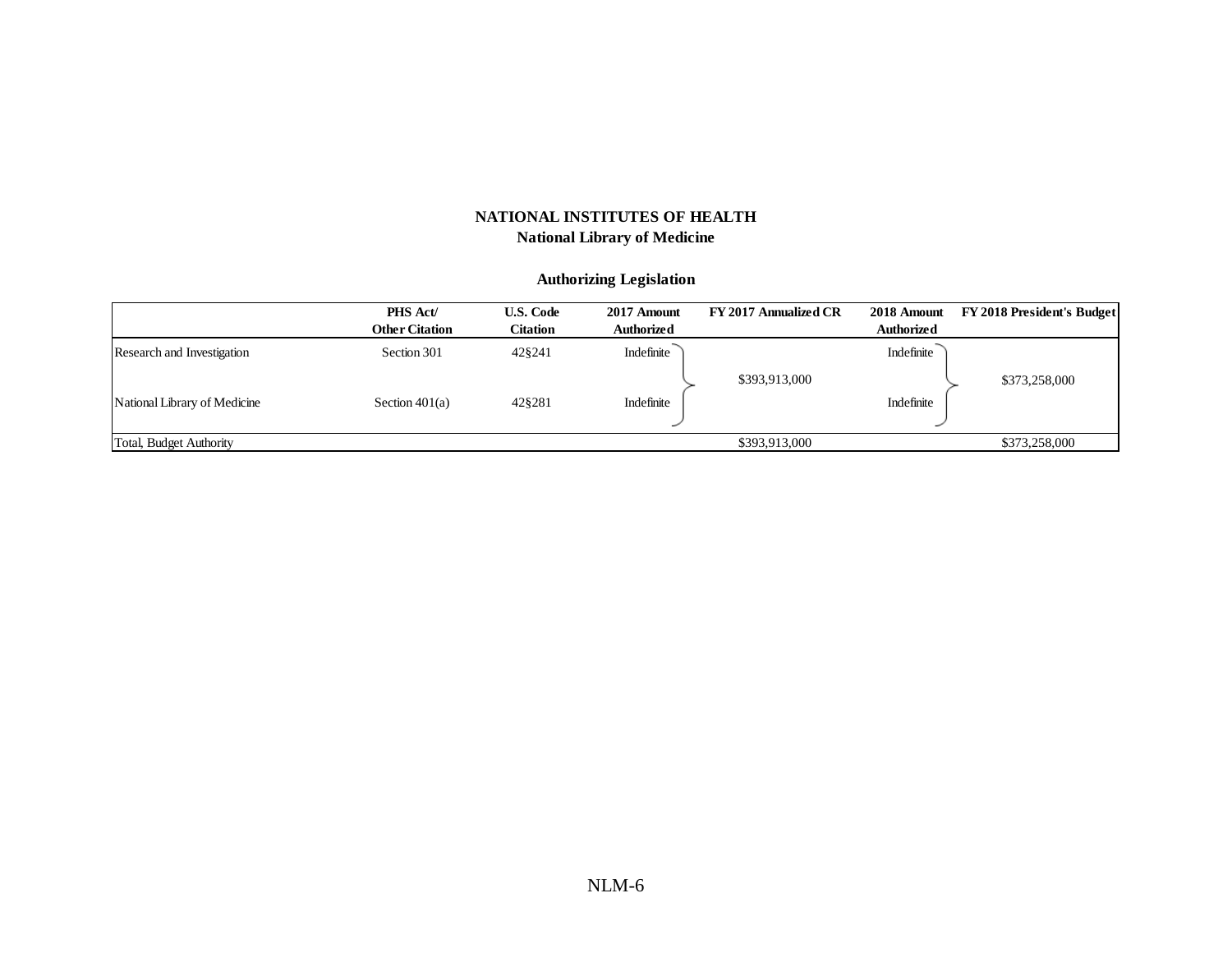## **Appropriations History**

| <b>Fiscal Year</b>                  | <b>Budget Estimate to</b><br><b>Congress</b> | <b>House Allowance</b> | <b>Senate Allowance</b> | <b>Appropriation</b>                                 |
|-------------------------------------|----------------------------------------------|------------------------|-------------------------|------------------------------------------------------|
| 2008                                | \$312,562,000                                | \$325,484,000          | \$327,817,000           | \$326,669,000                                        |
| Rescission                          |                                              |                        |                         | \$5,707,000                                          |
| 2009<br>Rescission<br>Supplemental  | \$323,046,000                                | \$331,847,000          | \$329,996,000           | \$330,771,000<br>\$0<br>\$1,705,000                  |
| 2010<br>Rescission                  | \$334,347,000                                | \$342,585,000          | \$336,417,000           | \$339,716,000<br>\$0                                 |
| 2011<br>Rescission                  | \$364,802,000                                |                        | \$364,254,000           | \$339,716,000<br>\$2,982,909                         |
| 2012<br>Rescission                  | \$387,153,000                                | \$387,153,000          | \$358,979,000           | \$338,278,000<br>\$639,345                           |
| 2013<br>Rescission<br>Sequestration | \$372,651,000                                |                        | \$381,981,000           | \$337,638,655<br>\$675,277<br>(\$16,947,139)         |
| 2014<br>Rescission                  | \$382,252,000                                |                        | \$387,912,000           | \$327,723,000<br>$\vert \mathbf{S} \mathbf{O} \vert$ |
| 2015<br>Rescission                  | \$372,851,000                                |                        |                         | \$336,939,000<br>$\vert \mathbf{S} \mathbf{O} \vert$ |
| 2016<br>Rescission                  | \$394,090,000                                | \$341,119,000          | \$402,251,000           | \$394,664,000<br>\$0                                 |
| 20171<br>Rescission                 | \$395,684,000                                | \$407,086,000          | \$412,097,000           | \$394,664,000<br>\$751,000                           |
| 2018                                | \$373,258,000                                |                        |                         |                                                      |

<sup>1</sup> Budget Estimate to Congress includes mandatory financing.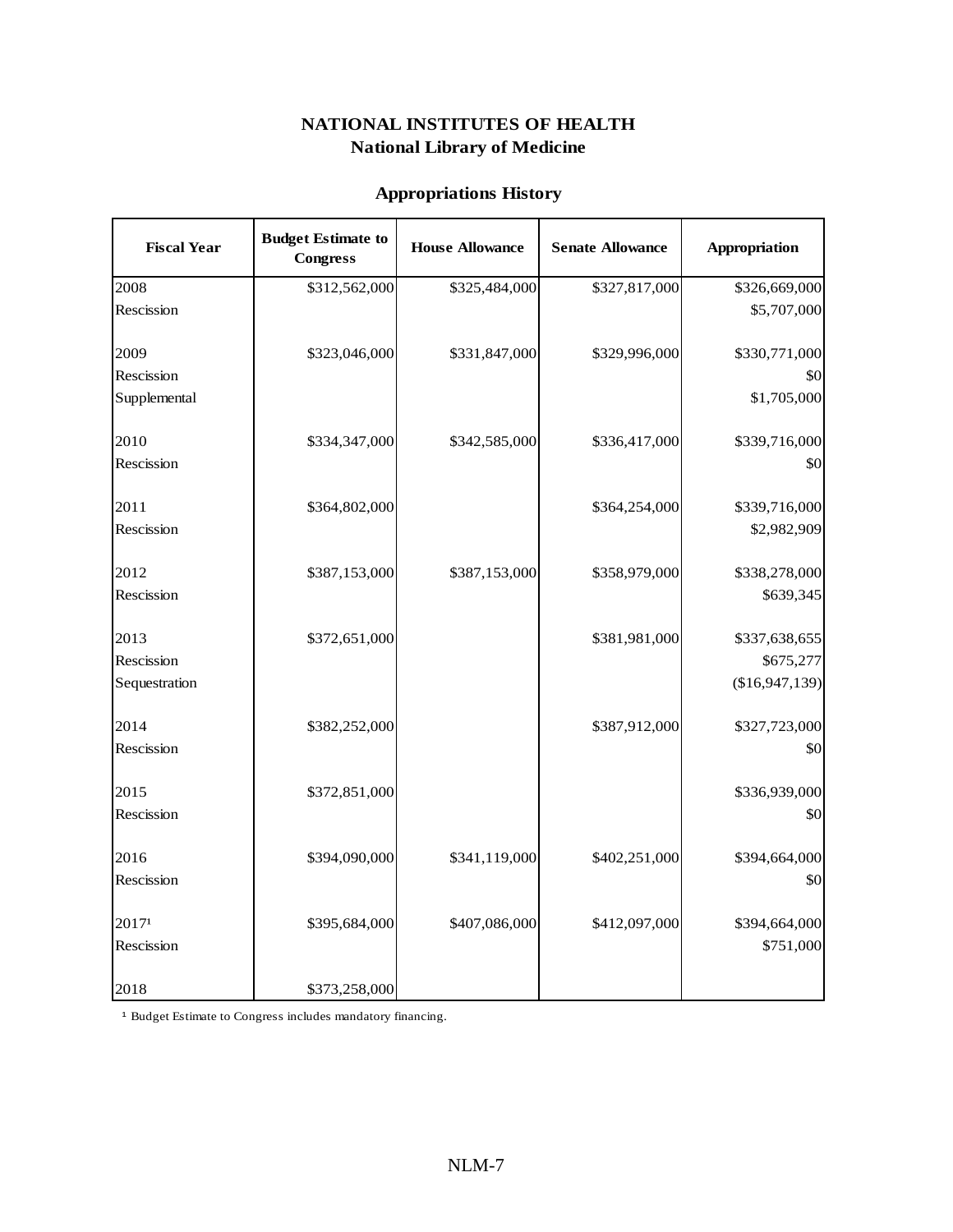#### **Justification of Budget Request**

### *National Library of Medicine*

Authorizing Legislation: Section 301 and title IV of the Public Health Service Act, as amended.

Budget Authority (BA):

|      | FY 2016       | FY 2017       | FY 2018            | $FY 2018 +/-$    |
|------|---------------|---------------|--------------------|------------------|
|      | Actual        | Annualized CR | President's Budget | FY 2017          |
| BA   | \$395,137,766 | \$393,913,000 | \$373,258,000      | $-$ \$20,655,000 |
| FTE. | 772.          | 741           | 764                | $+23$            |

Program funds are allocated as follows: Competitive Grants/Cooperative Agreements; Contracts; Direct Federal/Intramural and Other.

#### **Director's Overview**

The National Library of Medicine (NLM), the world's largest medical library and a leader in biomedical data science, acquires, organizes, and delivers up-to-date biomedical information across the United States and around the globe. Through its information systems, cutting-edge data science and informatics research, extensive training programs, and many partnerships, NLM plays an essential role in catalyzing basic science; making research results available for translation into new treatments, products, and practices; providing useful decision support for health professionals and patients; and supporting disaster and emergency preparedness and response. NLM coordinates a 6,400 member National Network of Libraries of Medicine (NN/LM) that improves access to health information in communities nationwide, with an emphasis on reaching populations with health disparities.

Millions of scientists, health professionals, and members of the public use NLM's electronic information sources billions of times each year. The range of information that NLM assembles and disseminates is enormous, including genetic, genomic, biochemical, and toxicological data; clinical and scientific images; published research results; historical archives; information about clinical trials and FDA-regulated drugs and devices; scientific and health data standards; informatics tools for system developers; and health information for the public. NLM dispatches an average of more than 6,500 million bits of data *per second*, making it one of the Federal government's largest providers of digital content. Anyone can search or download information directly from an NLM web site, find it via an Internet search engine, or use an "app" that provides value-added access to NLM data. Thousands of commercial and non-profit system developers regularly use the applications programming interfaces (APIs) that NLM provides to fuel private sector innovation and to embed access to NLM information services within electronic health records (EHRs). NLM provides mission-critical services to researchers, hospitals, and industry.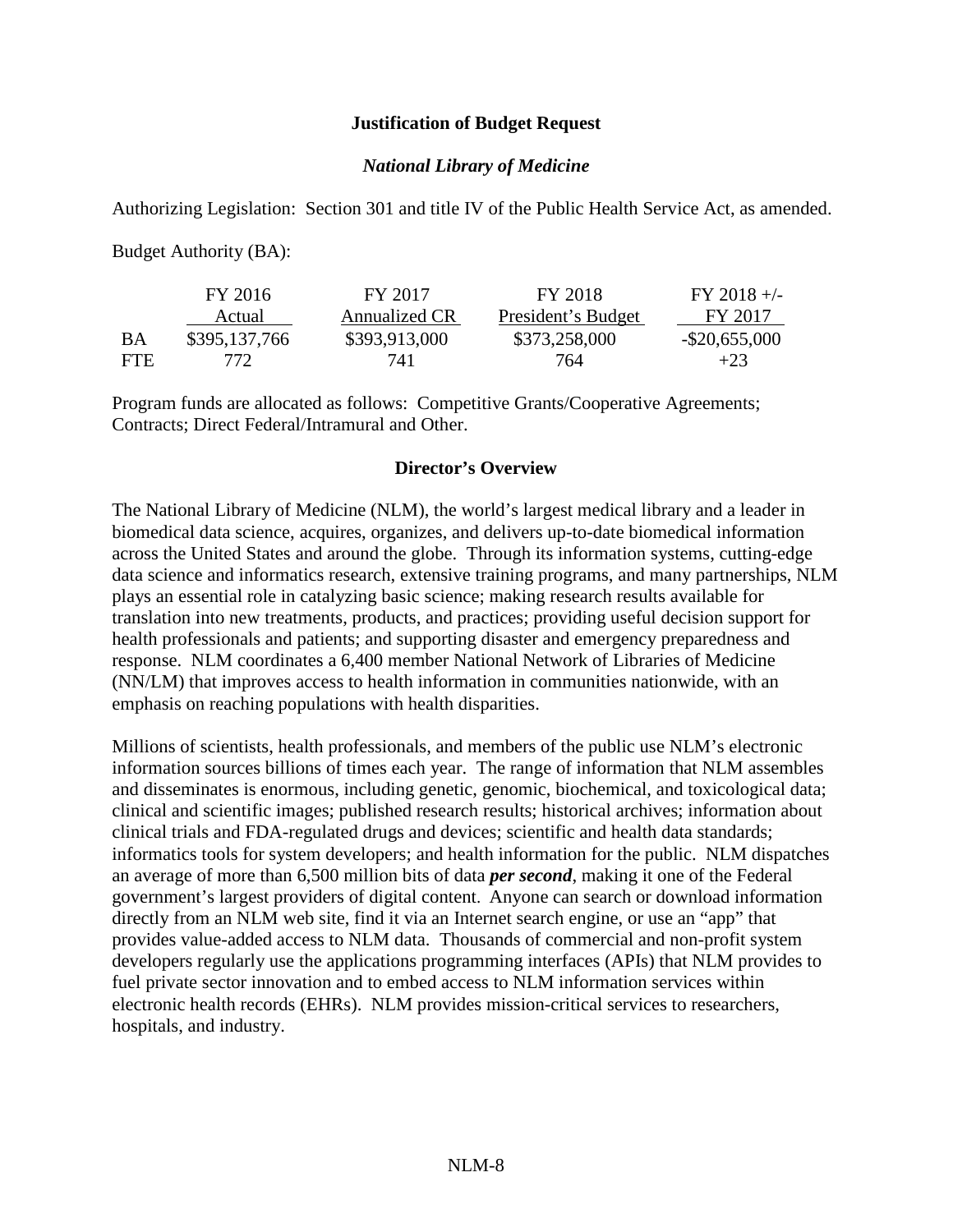### **Priorities for FY 2018**

**Fundamental Science.** High-quality, cost-effective science evaluates and builds upon evidence in published papers, makes effective use of existing scientific data, applies rigorous methods, publishes complete descriptions of methods and results, and shares new data that, in turn, promote new science and new discoveries. NLM's rapidly growing and richly linked databases and systems promote scientific breakthroughs by playing an essential role in all phases of this process. Every day, NLM receives ten terabytes of new data and publications, adds value by enhancing quality and consistency and integrating them with other information in NLM databases, and responds to millions of inquiries from individuals and computer systems by serving up more than 75 terabytes of information, including three million published journal articles.

Scientists around the world analyze data and information using software, algorithms, and methods arising from basic research in computational biology and biomedical informatics conducted or funded by NLM. For example, tools developed by NLM researchers are used to analyze high throughput genomic data to identify promising drug targets, to mine journal articles and EHRs to discover adverse drug reactions, and to detect transplant rejection earlier so that interventions to help clinical research participants can begin more quickly. Notably, a major breakthrough in gene editing technology, CRISPR-Cas, had a foundation in the work on bacterial evolutionary genomics by an intramural research group at NLM.

**Treatments and Cures.** The acquisition and use of new knowledge about the health effects of an individual's genetic makeup, environmental exposures, lifestyle choices and constraints, and health care interventions are necessary prerequisites to precision medicine. NLM supports both the discovery and the direct clinical application of such knowledge. The *Database of Genotypes and Phenotypes (dbGaP)* includes the results of approximately 700 studies of the interaction between genetic makeup and observable traits (high cholesterol, for example) associated with certain diseases. The *ClinVar* database makes knowledge about the clinical significance of scientifically validated genetic variations available to clinicians. *ClinicalTrials.gov* includes an increasing number of studies that identify the genetic variations associated with different outcomes to provide confirming evidence for precision medicine.

The NIH All of Us<sup>SM</sup> Research Program aims to capitalize on relatively inexpensive genome sequencing technology, growing availability of Electronic Health Records (EHRs) – many employing standard clinical vocabularies developed, supported, and disseminated by NLM, and participants' ability to provide data directly via smart phones, sensors, and other mobile devices. Extramural scientists trained and funded by NLM are leaders in development of methods for extracting – and quantifying the reliability of – data analytics from large quantities of disparate and incomplete EHR data.

**Health Promotion and Disease Prevention.** Inexpensive genome sequence technology also plays a role in detecting and preventing the spread of outbreaks of foodborne illness. In a partnership with the Centers for Disease Control and Prevention (CDC), the Food and Drug Administration (FDA), the Department of Agriculture, Public Health England, and state and regional laboratories, NLM's National Center for Biotechnology Information (NCBI) receives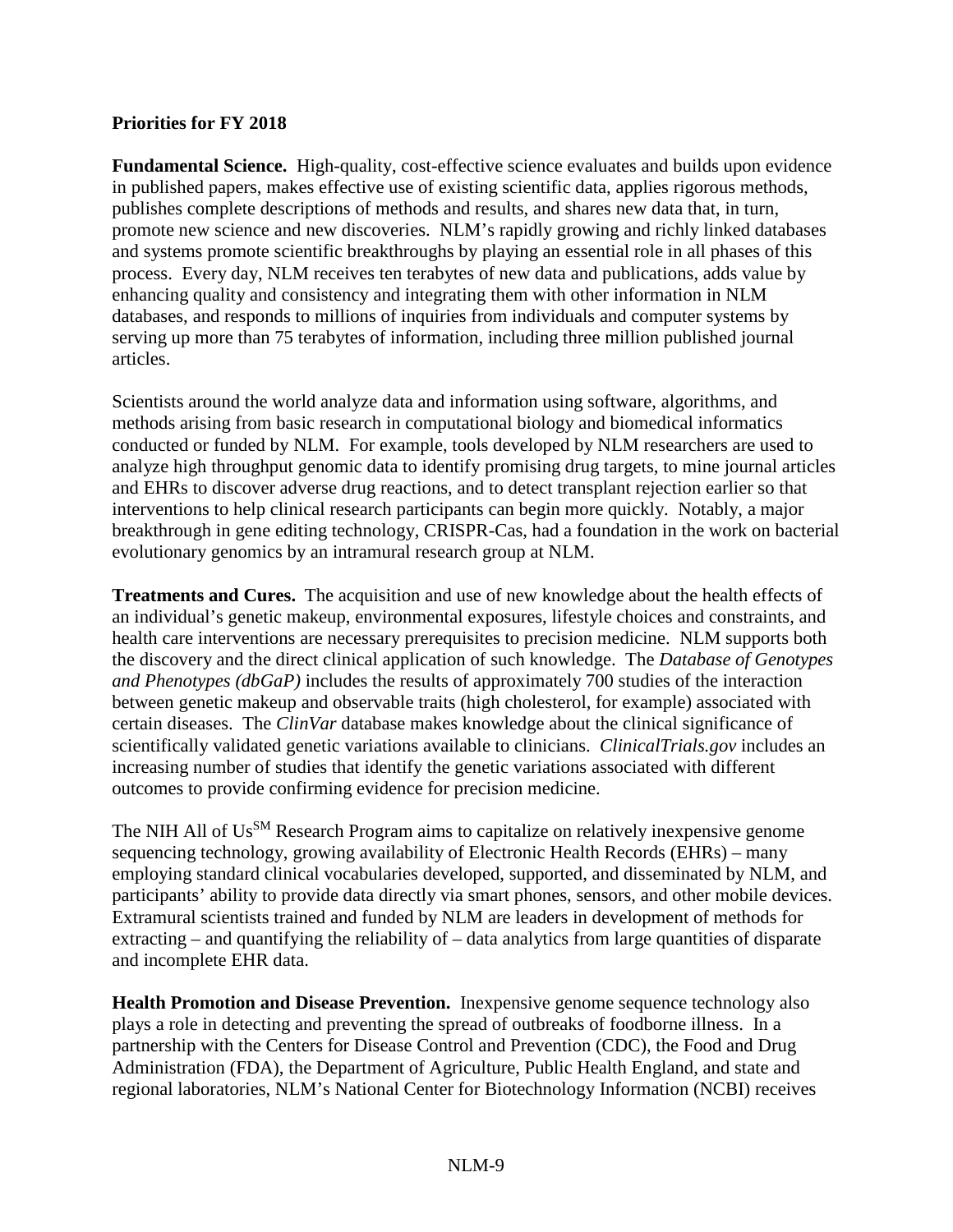whole genome sequences of pathogens collected from patients, food, and food production facilities; rapidly processes and compares them to others in NLM databases to identify closely related sequences; and returns the results within 24 hours, enabling faster detection and response to outbreaks. In addition, NLM's pathogen detection system and its new set of annotated records for DNA sequences that encode proteins contributing to resistance to various antibiotics will make essential contributions to national efforts to combat antibiotic resistant bacteria.

These are important advances, but health promotion and disease prevention are critically dependent on individual behavior and community action. NLM makes extensive free, high quality health information available to individuals and communities as they confront health problems and emergencies. Through the NN/LM and partnerships with minority-serving institutions, tribal organizations, public health departments, schools, churches, and others, NLM supports projects to increase awareness of and access to health information in communities across the nation.

**Enhancing Stewardship.** NLM's *PubMed, PubMed Central,* and *ClinicalTrials.gov* are important tools that help NIH to measure the output of research investments and assess and comment on the rigor and reproducibility of research results. NLM databases also enable NIH and other research funders to monitor compliance with requirements for public access to publications and clinical trial results from their funded studies. NLM expects a significant increase in results submissions to *ClinicalTrials.gov* due to a recent final regulation affecting many trials of FDA-regulated drugs and devices and a new NIH policy that applies to all NIHfunded trials. Maintaining and enhancing robust 24/7 availability of this and other critical information services are enduring stewardship priorities for NLM, in the face of rapid growth in content submissions, system use, and cybersecurity threats. NLM's extensive training programs will continue to be an important source of informatics and data science researchers and a mechanism for promoting research rigor and reproducibility in these fields.

## Overall Budget Policy:

The FY 2018 President's Budget request is \$373.258 million, a decrease of \$20.655 million below the FY 2017 Annualized Continuing Resolution (CR) level. Funds are included to maintain NLM's most heavily used services that provide access to published biomedical literature and consumer health information. At this level, support for some NLM databases and services will be scaled back or discontinued. NLM will support key intramural data science activities. These include processing and organizing genomic data resulting from NIH-wide investments and from whole genome sequencing of pathogens to support outbreak detection and response by CDC, FDA, and USDA; managing and enhancing ClinicalTrials.gov, the world's largest clinical trials registration and summary results reporting system; updating and disseminating clinical terminology standards required for U.S. health data interoperability; and conducting research in data science methods, standards, and tools and in advanced integration and analysis of genomic data, clinical research data, and observational health data. NLM will continue to support the National Network of Libraries of Medicine and its role in improving U.S.-wide access and use of health information and scientific data in communities across the nation. NLM will streamline, consolidate, or scale back other outreach programs designed to promote access and training in the effective use of NLM resources for scientists, clinicians, patients, and the general public.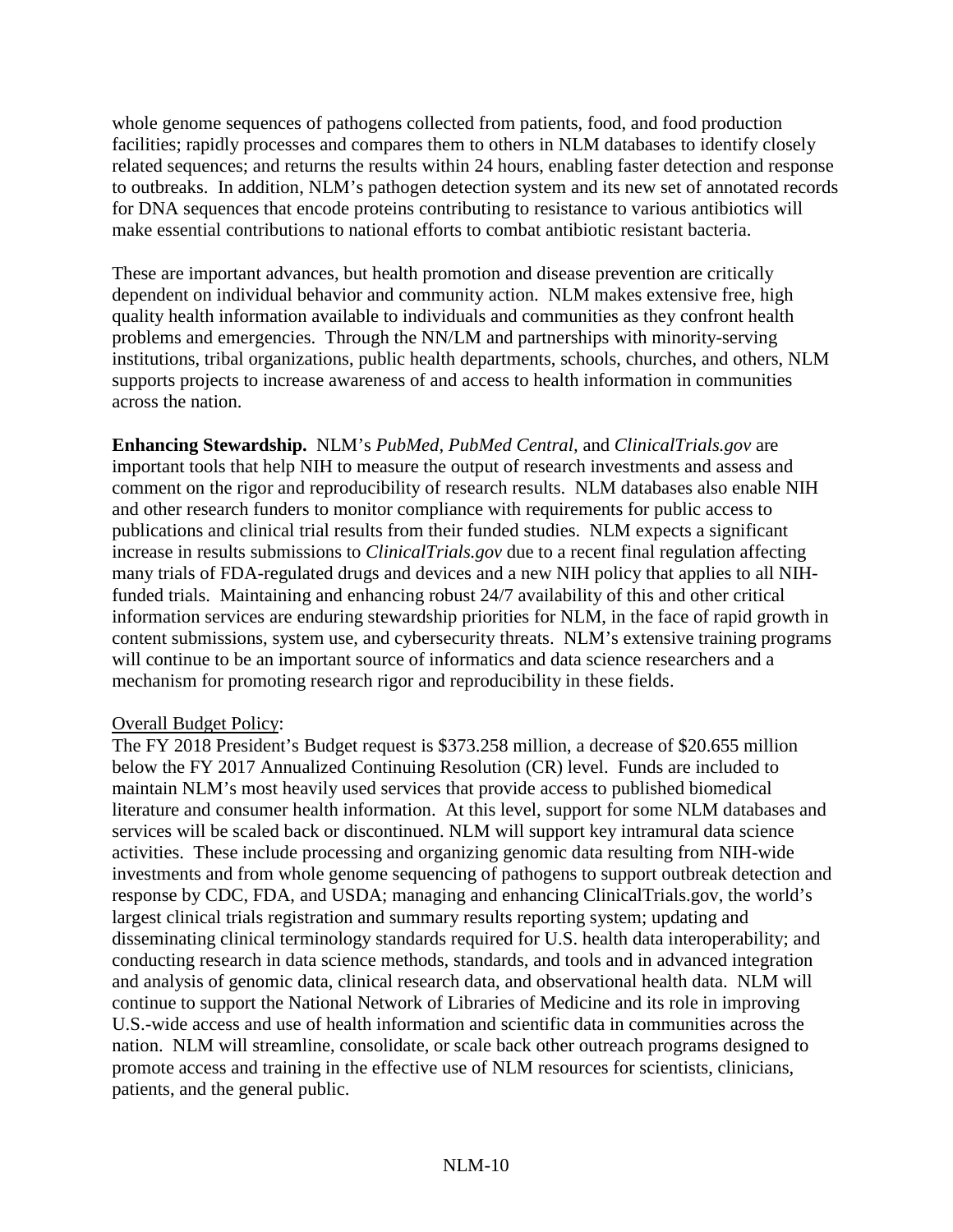## **Program Descriptions and Accomplishments**

## **Intramural Programs**

NLM's intramural programs encompass the development, maintenance, and delivery of information services and stewardship of the published record of biomedical knowledge, as well as intramural research and training. In NLM's case, intramural research and training is focused on computational biology, biomedical informatics, data science, and information science.

### **Delivering Reliable, High Quality Biomedical and Health Information Services:** In

FY 2016, NLM greatly expanded the quantity and range of high quality information readily available to scientists, health professionals, and the general public. Advances included:

- indexing of approximately 806,000 new journal articles for PubMed/MEDLINE, NLM's most heavily used database, which contains records for more than 26 million articles in biomedical and life sciences journals and delivers information to more than four million users per day;
- growth in the PubMed Central (PMC) digital archive, which now includes more than four million full-text research articles, including those produced by researchers funded by NIH and ten other government agencies;
- expansion of *ClinicalTrials.gov*, the world's largest clinical trials registry, which now includes more than 228,000 registered studies and summary results for more than 22,000 studies, including many not elsewhere published;
- enhancement of Genetics Home Reference (GHR), which provides consumer-level information about 2,500 genetic conditions, genes, gene families, and chromosomes to an average of 1.9 million visitors per month;
- more than 20 percent growth in dbGaP, which connects individual-level genomic data with individual-level clinical information and now contains almost 700 studies involving more than 1.2 million people;
- continued growth of PubChem, an archive of chemical and biological data on small molecules; PubChem contains information on more than 90 million unique chemical structures and more than 1.2 million bioassays;
- expansion of the RefSeq database of integrated, non-redundant, well-annotated reference sequences, which are essential to identifying and documenting genetic variations that affect human health, to over 20 million genomic records, a 35 percent increase in FY 2016, and more than 70 million protein records from over 62,000 organisms;
- release of MedPix<sup>®</sup>, a fully web-enabled cross-platform database, integrating more than 53,000 clinical images and related text originally collected at the Uniformed Services University of the Health Sciences, with a primary target audience of physicians, nurses, allied health professionals, and students; and
- launch of AccessGUDID, a database that already provides access to unique identifiers and registration information submitted to FDA for more than one million medical devices, including implantables, to support improvements in care and patient safety.

NLM also continued to expand access to its rare and unique historical collections through digitization partnerships with outside organizations. In FY 2016, more than 1,600 printed historical books and 37,000 images were digitized and added to NLM's [Digital Collections,](http://collections.nlm.nih.gov/) a

#### NLM-11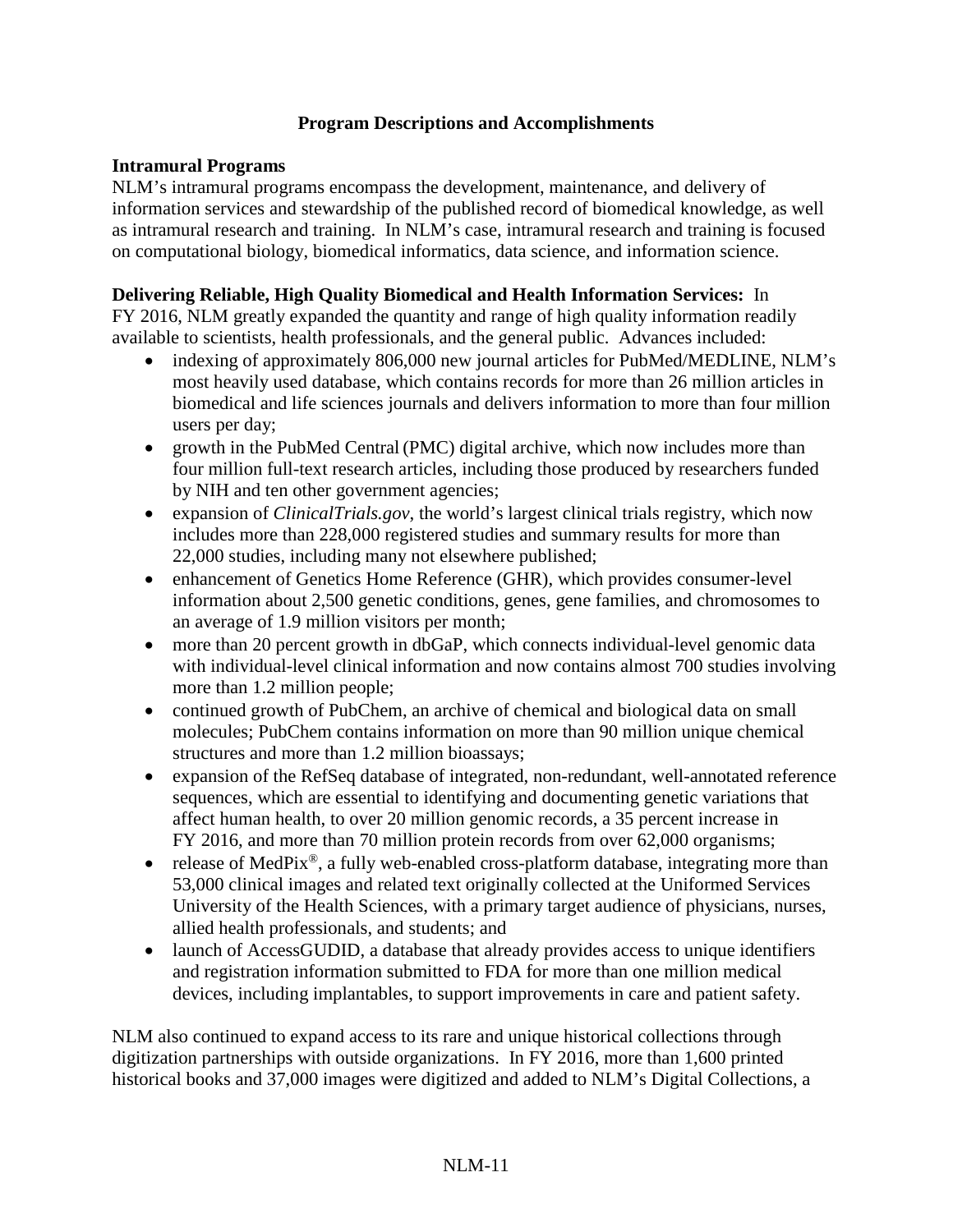free online archive of biomedical books and videos. These collections are heavily used by scholars, the media, and the general public.

**Program Portrait: Enhancing the Interoperability of Electronic Health Records (EHRs)**

FY 2017 Level: \$18.3 million FY 2018 Level: \$17.3 million Change: -\$1.0 million

In close collaboration with the Office of the National Coordinator for Health Information Technology within HHS and with support from Centers for Medicare and Medicaid Services (CMS), the Veterans Health Administration, and FDA, NLM develops, funds, and disseminates the clinical terminologies designated as U.S. standards for meaningful use of EHRs and health information exchange. The goal is to ensure that EHR data created in one system can be transmitted, interpreted, and aggregated appropriately in other systems to support health care, public health, and research. NLM produces a range of tools that help EHR developers and users to implement these standards and makes them available in multiple formats, including via application programming interfaces (APIs). NLM's technical and financial support enables clinical terminology standards to be updated regularly to reflect new drugs, tests, devices, and changes in medical knowledge and health practice. In FY 2016, for example, NLM worked quickly with CDC and the standards community to develop terminology needed to support response to the evolving Zika virus outbreak. Importantly, NLM's financial support also allows key standards to be used free-ofcharge in U.S. health care, public health, biomedical research, and product development.

Inclusion of standard terminology in EHRs makes it easier to use information in a patient's record to retrieve relevant electronic knowledge and provide it to the patient. In FY 2016, NLM's MedlinePlus Connect service, which enables vendors to connect EHR products directly to NLM's high quality information relevant to a patient's problems, medications, and test results, fielded more than 71 million requests for information. Standardized terminology also facilitates other forms of automated clinical decision support and quality measurement. NLM's Value Set Authority Center (VSAC) enables people to collaborate on defining sets of standard terms to be used, for example, to identify currently marketed prescription opioid drugs or to identify diabetic patients in a clinician's practice who haven't received a foot check-up. VSAC is the authoritative source of value sets that are part of CMSrequired quality measures. It is also a key resource in efforts to facilitate use of standard clinical terminology and common data elements in NIH-funded clinical research. NLM's Unified Medical Language System (UMLS) resources connect standard clinical terminologies to billing codes and more than 120 other important biomedical vocabularies, such as those used in information retrieval and gene annotation. By linking many different names for the same concepts and by providing associated natural language processing tools, UMLS resources help computer programs to interpret biomedical text and health data correctly in NIH-funded research, in commercial product development, and in many electronic information services, including those produced by NLM.

NLM continued efforts to redesign its web interfaces to use "responsive designs" that automatically adjust the information display to match the size of the device, such as smart phones. In FY 2016, NLM released new responsive design versions of four heavily used resources.

**Promoting Public Awareness and Access to Information:** While NLM services receive tremendous use and are effectively publicized via social media and other channels, NLM also uses other means, like church meetings and health fairs, to highlight its services to diverse populations in ways most acceptable to them. NLM works with the NN/LM; formal outreach partnerships, including the Partners in Information Access for the Public Health Workforce and the Environmental Health Information Outreach Partnership with Historically Black Colleges and Universities, tribal colleges, and other minority serving institutions; and more informal community partnerships to extend its reach into diverse communities across the nation. In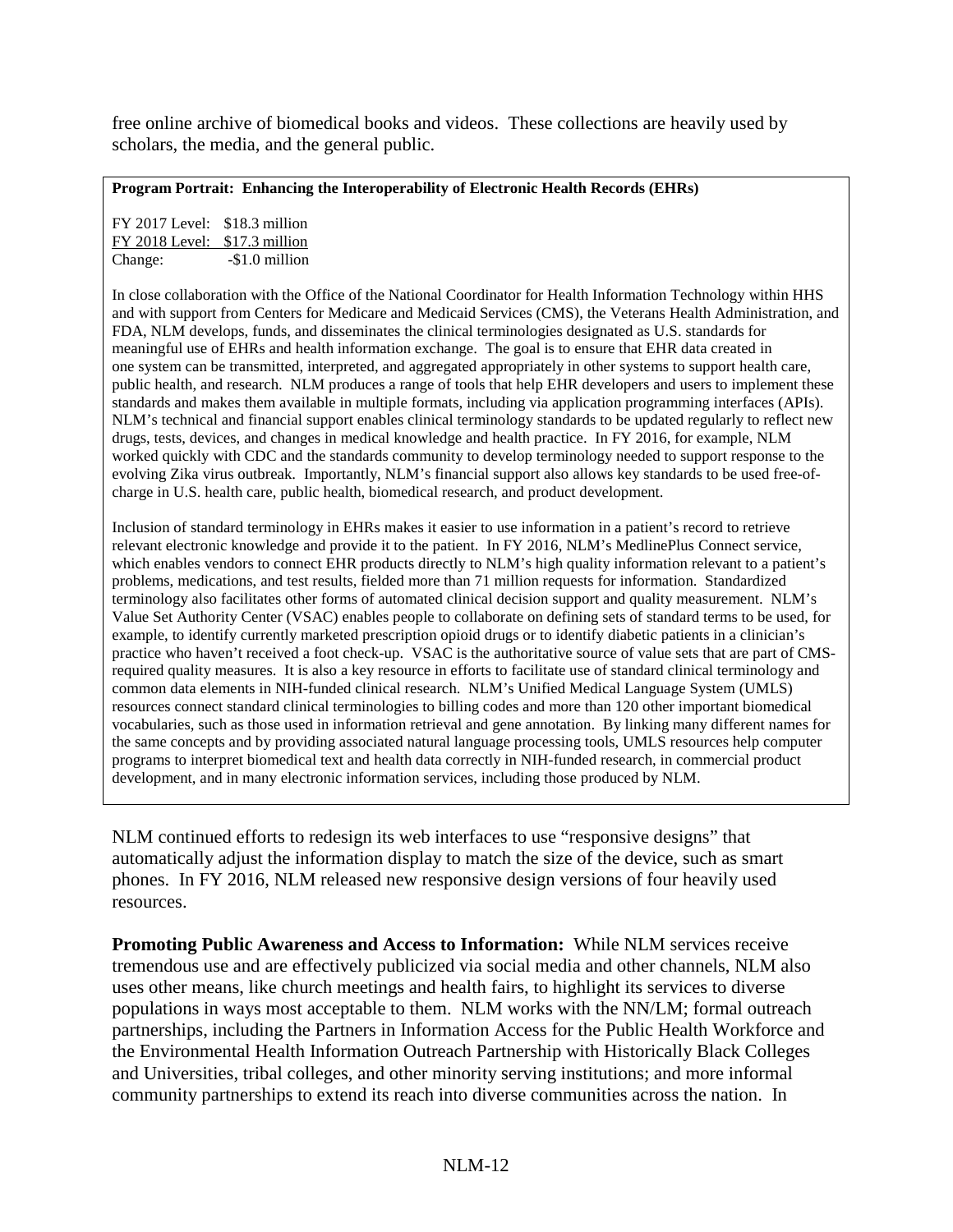FY 2016, NLM funded more than 200 outreach projects across the country to enhance awareness and access to health information, including in disaster and emergency situations, and to address health literacy issues.

NLM also uses exhibitions, the media, and new technologies in its efforts to reach underserved populations and to promote interest among young people in science, medicine, and technology. NLM continues to expand its successful traveling exhibitions program as another means to enhance access to its services and promote interest in science and medicine in communities across the country. In FY 2016, public-private partnerships enabled NLM traveling exhibitions to appear in 161 institutions in 144 towns and cities in 42 states. Examples include: *Physician Assistants: Collaboration and Care; Native Voices: Native Peoples' Concepts of Health and Illness;* and *Surviving and Thriving: AIDS, Politics, and Culture.*

#### **Program Portrait: National Network of Libraries of Medicine (NN/LM)**

FY 2017 Level: \$12.0 million FY 2018 Level: \$12.0 million Change: \$0.0 million

The 6,400 member institutions of the NN/LM are valued partners in ensuring that health information, including NLM's many services, is available to scientists, health professionals, and the public. NN/LM is coordinated by eight Regional Medical Libraries and is comprised of academic health sciences libraries, hospital libraries, public libraries, and community-based organizations.

Based on stakeholder feedback, in FY 2016, NLM changed the mechanism used to support the Regional Medical Libraries from contracts to cooperative agreements (grants) to provide greater flexibility to meet changing priorities and user needs and behaviors. Awards were made to health sciences libraries at the University of Massachusetts; the University of Pittsburgh; the University of Maryland; the University of Iowa; the University of Utah; the University of North Texas; the University of California, Los Angeles; and the University of Washington. Under these cooperative agreements, the NN/LM is governed by a National Network Steering Committee (NNSC), which is working together to ensure better coordination among regions and less duplication of effort for services that can be delivered nationwide by one library to all regions. The NN/LM will continue to play a pivotal role in outreach by exhibiting and demonstrating NLM's products and services at national, regional, and state health professional and consumer oriented meetings; coordinating efforts to improve access to electronic publications for the public health workforce; improving awareness and access to high quality health information for the general public; addressing health literacy and health disparities; and supporting recruitment and participant engagement in the NIH *All of Us*  Precision Medicine initiative

The NN/LM has an excellent track record of providing access to health information in disasters and emergencies and will continue to serve as the backbone of NLM's strategy to promote more effective use of libraries and librarians in local, state, and national disaster preparedness and response efforts. NN/LM also plays an important role in NLM efforts to increase the capacity of research libraries and librarians to support data science and improve institutional capacity in biomedical big data management and analysis.

As a collaborative venture with NIH Institutes and Centers (ICs) and other partners, NLM produces the *NIH MedlinePlus* magazine, and its Spanish counterpart, *NIH Salud*. The magazine, which is also available online in Spanish and English, is distributed without charge to 70,000 individual subscribers, well as to doctors' offices, health science libraries, Congress, the media, federally supported community health centers, select hospital emergency and waiting rooms, and other locations where the public receives health services nationwide. In FY 2016, NLM and NIH partnered with the National Hispanic Medical Association, the American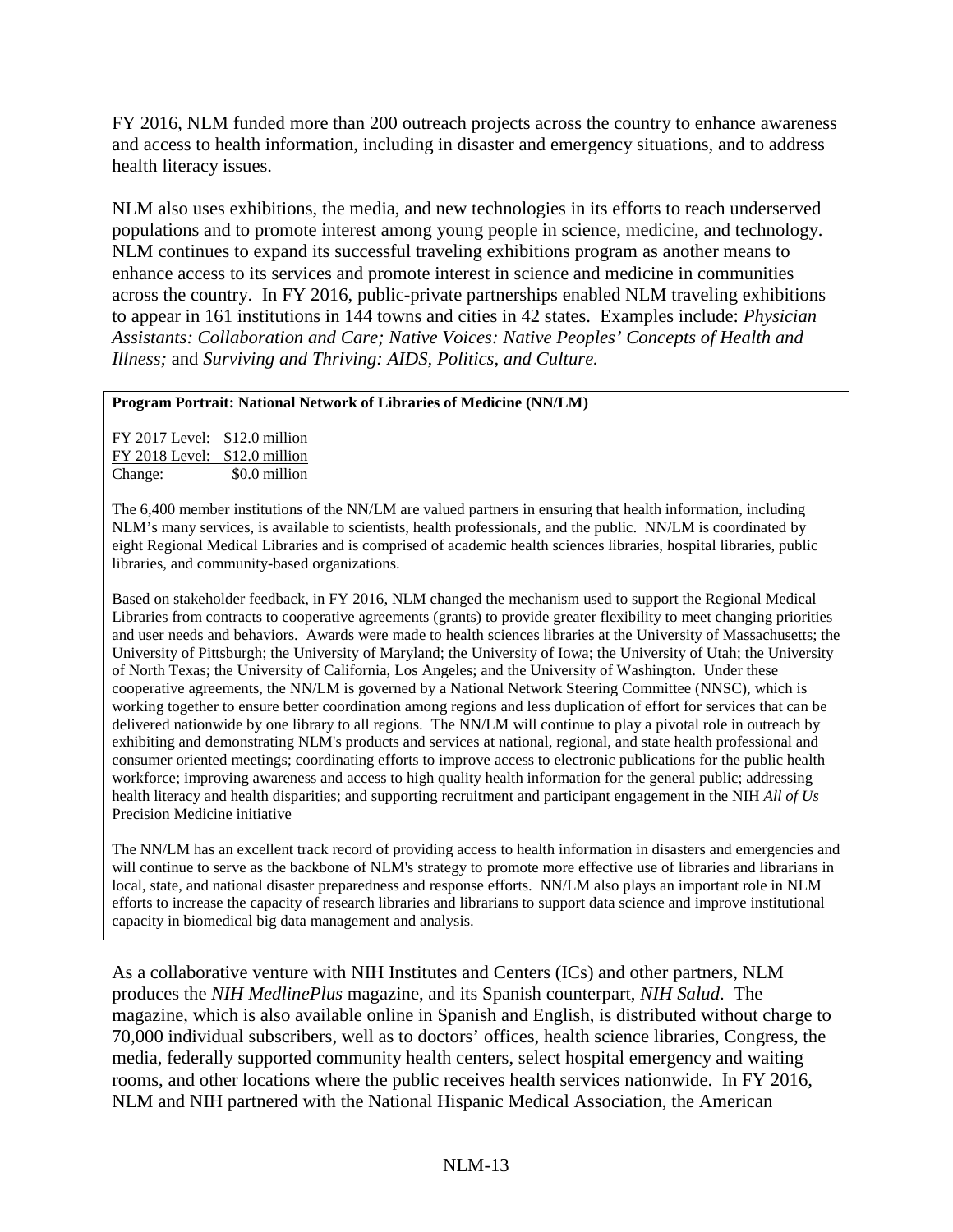Diabetes Association, and the Peripheral Arterial Disease Coalition, among others, to extend the distribution of the magazine to the audiences they serve.

**Developing Advanced Information Systems, Standards, and Research Tools:** NLM's advanced information services have long benefitted from its intramural research and development (R&D) programs, which have led to major advances in the ways high volume information and data are collected, structured, standardized, mined, and delivered. The Library has two organizations that conduct advanced R&D on different aspects of biomedical informatics – the Lister Hill National Center for Biomedical Communications (LHC) and NCBI.

LHC, established by joint resolution of Congress in 1968, conducts and supports R&D in such areas as the development and dissemination of health data standards; the capture, processing, dissemination, and use of high quality imaging data; medical language processing; high-speed access to biomedical information; advanced technology for emergency and disaster management; and analysis of large databases of clinical and administrative data to determine their usefulness in predicting patient outcomes and in validating findings from relatively small prospective clinical research studies. In FY 2016, for example, researchers employed the Massachusetts Institute of Technology's large MIMIC-III database of de-identified intensive care data to advance R&D in text retrieval techniques to enhance computer-assisted clinical decision support based on freetext clinical notes.

LHC's ongoing research involving language resources and innovative algorithms and tools, including the UMLS, MetaMap, Medical Text Indexer (MTI), and SemRep, serves to advance research in natural language understanding and biomedical text mining. This research has been applied to indexing, information retrieval, question answering, and literature-based discovery to assist NLM's high volume data creation and service operations, to help other NIH components to identify and summarize new knowledge useful in updating clinical guidelines, and to add standard terminology and codes to clinical data to enhance their research value.

NLM has continued to expand and enhance its extensive collections of open imaging data and open software, including the heavily used Insight TookKit for three-dimensional (3D) analysis of biomedical imaging data (the ITK toolkit). Algorithms and software received through the FY 2016 Pill Image Recognition Challenge were evaluated to rank how well consumer images of prescription pills match reference images of pills in the authoritative NLM RxIMAGE database. LHC is a major contributor to the NIH 3D Print Exchange, including collections and models useful to radiologists, surgeons, and prosthetics and robotics experts. In FY 2016, NLM began to develop an open source annotated library of anatomical models derived from medical imaging data that are high quality, accurate, and optimized for use with interactive development, 3D printing, animation, and virtual reality.

NLM leverages its imaging research and analysis expertise to address critical clinical and global health needs, in collaboration with the National Cancer Institute (NCI) and the National Institute of Allergy and Infectious Disease (NIAID), as well as other biomedical research and healthcare delivery organizations. In FY 2016, LHC scientists made chest X-ray datasets publicly available to enable scientific research. The datasets have been downloaded by more than 200 academic and industrial researchers worldwide and were used to conduct R&D in computer-assisted radiology image analysis and improve the performance of algorithms that detect probable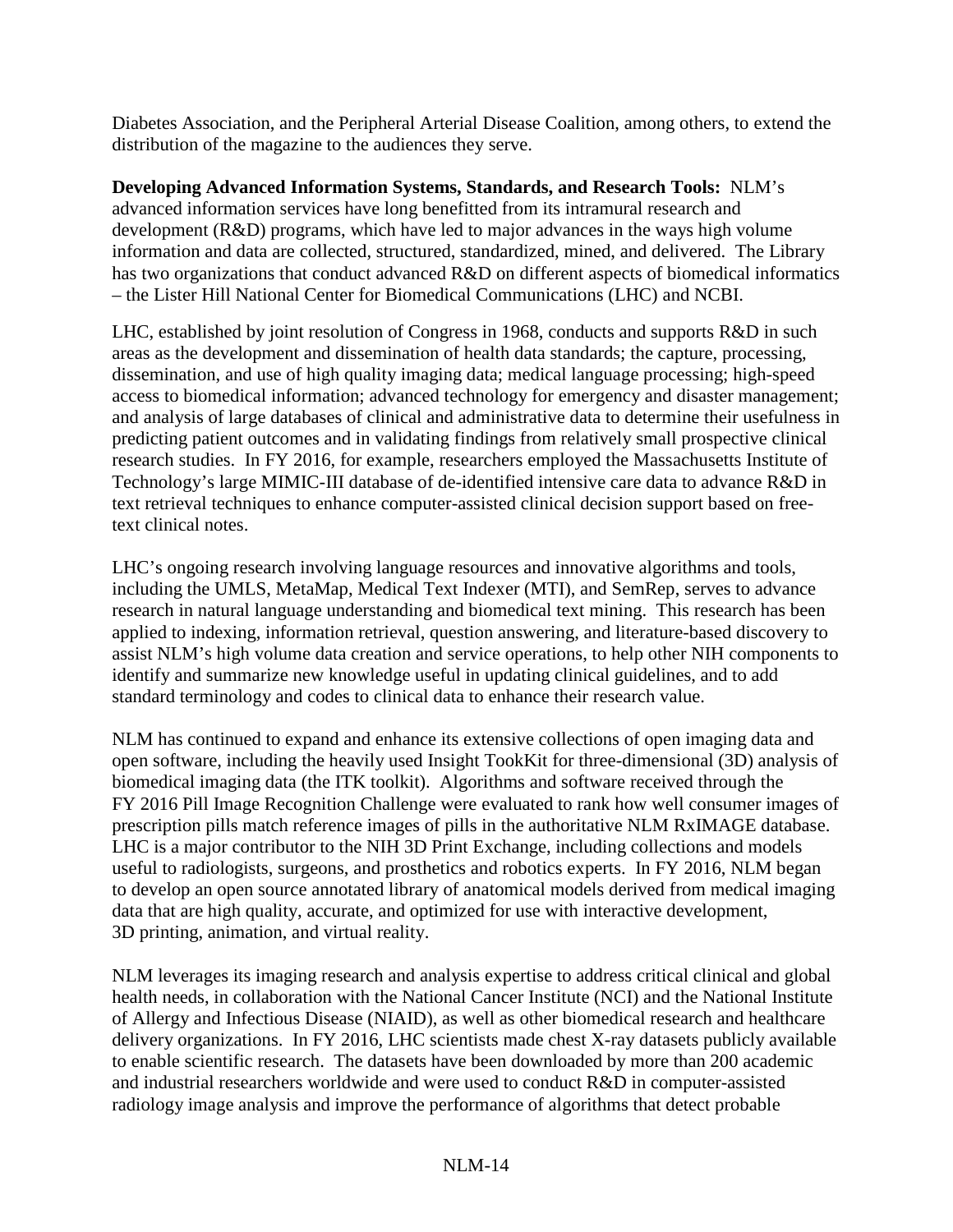tuberculosis in chest X-rays. To improve malaria diagnosis and management in the field, LHC researchers won an HHS Ventures Innovation award that supported the development of a MalariaScreener smartphone application to automatically detect and count parasitic cells in a blood smear slide, in collaboration with NIAID and the Oxford-Mahidol Center in Thailand. In FY 2016, field-testing of the mobile app was started in Bangladesh in collaboration with the Bangladesh Malaria Control Program.

NCBI, established by law in 1988, conducts R&D on the representation, integration, and retrieval of molecular biology data and biomedical literature, in addition to providing an integrated genomic information resource consisting of more than 40 databases for biomedical researchers at NIH and around the world. NCBI's development of large-scale data integration techniques with advanced information systems is key to its expanding ability to support the accelerated pace of research made possible by new technologies such as next-generation DNA sequencing, microarrays, and small molecule screening. GenBank at NCBI, in collaboration with partners in the United Kingdom and Japan, is the world's largest annotated collection of publicly available DNA sequences. GenBank contains 196 million sequences from more than 370,000 different species. NCBI's web services for access to these data provide the information and analytic tools for researchers to accelerate the rate of genomic discovery and facilitate the translation of basic science advances into new diagnostics and treatments.

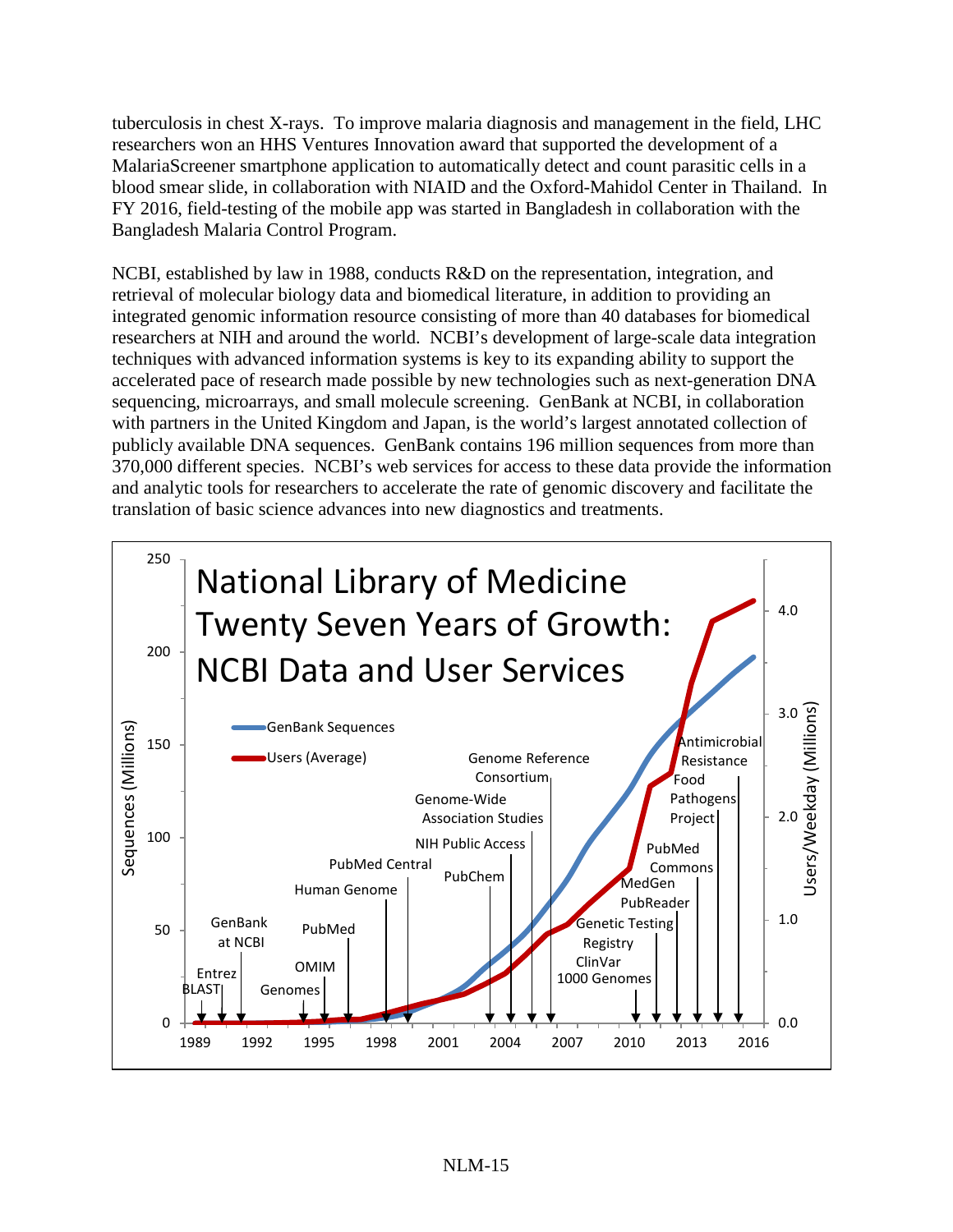As part of the President's National Action Plan for Combating Antibiotic-Resistant Bacteria, NCBI collaborates with FDA, the CDC, the Department of Agriculture, and other groups to maintain a database of whole genome sequencing (WGS) data for antibiotic-resistant bacteria along with tools to facilitate analyses of such data. The database provides an important resource for surveillance and research into the mechanisms underlying the emergence of antibacterial resistance. This program builds upon a successful collaborative project among these same agencies to use WGS to more quickly and accurately identify and investigate outbreaks of disease caused by foodborne pathogens.

### **Extramural Programs**

NLM funds extramural research, resource, and workforce development programs that provide important foundations for the field of biomedical informatics and biomedical data science, which brings the methods and concepts of computational, informational, quantitative, social/behavioral and engineering sciences to bear on problems related to basic biomedical/behavioral research, health care, public health, and consumer use of health-related information. Research focuses on the development and testing of approaches for acquiring, integrating, managing, mining, analyzing, and presenting biomedical data, information, and knowledge across a spectrum of sizes and data types. In addition to grants for basic and applied research, predoctoral and postdoctoral training, and career development, NLM sponsors several unique resource grant programs that support biomedical knowledge resource developments. To accomplish its extramural goals in FY 2018, NLM will offer grants in four general categories: research project grants and supplements; training/fellowship/career support; information resource awards; and small business grants. NLM will also continue to provide management oversight for a selection of grants for NIH pioneer and early innovation awards and data science research training and digital curation awards, funded by the NIH Common Fund

**Informatics Workforce and Resources for Biomedicine and Health:** Many of today's informatics researchers and health information technology leaders are graduates of NLM-funded university-based training programs in biomedical informatics. NLM's 14 active university-based programs train more than 200 individuals each year. NLM held a new competition for university-based training programs in FY 2016, expanding its emphasis on data science and support for clinician researchers with new awards anticipated starting in the summer of 2017. Two career transition programs are offered to NLM's trainees and others ready to launch their informatics research careers. Taken together, NLM's commitment to training and career transition in FY 2016 represented nearly 33 percent of NLM's extramural grants budget. In FY 2018, NLM will continue to support research training and career transition through institutional training programs and grants to individuals.

NLM has three unique resource grant programs offered by no other Federal agency. Grants for Scholarly Works in Biomedicine and Health support researchers in the history and philosophy of medicine, biomedical science, and bioethics. NLM Administrative Supplements for Informationist Services provide supplemental funds to existing NIH research grantees who want to add an information specialist to their research team. These awards foster better management of biomedical research data, making the work of these awardees foundational for the application of big data to improve health. Eleven two-year awards, five of them partially or fully funded by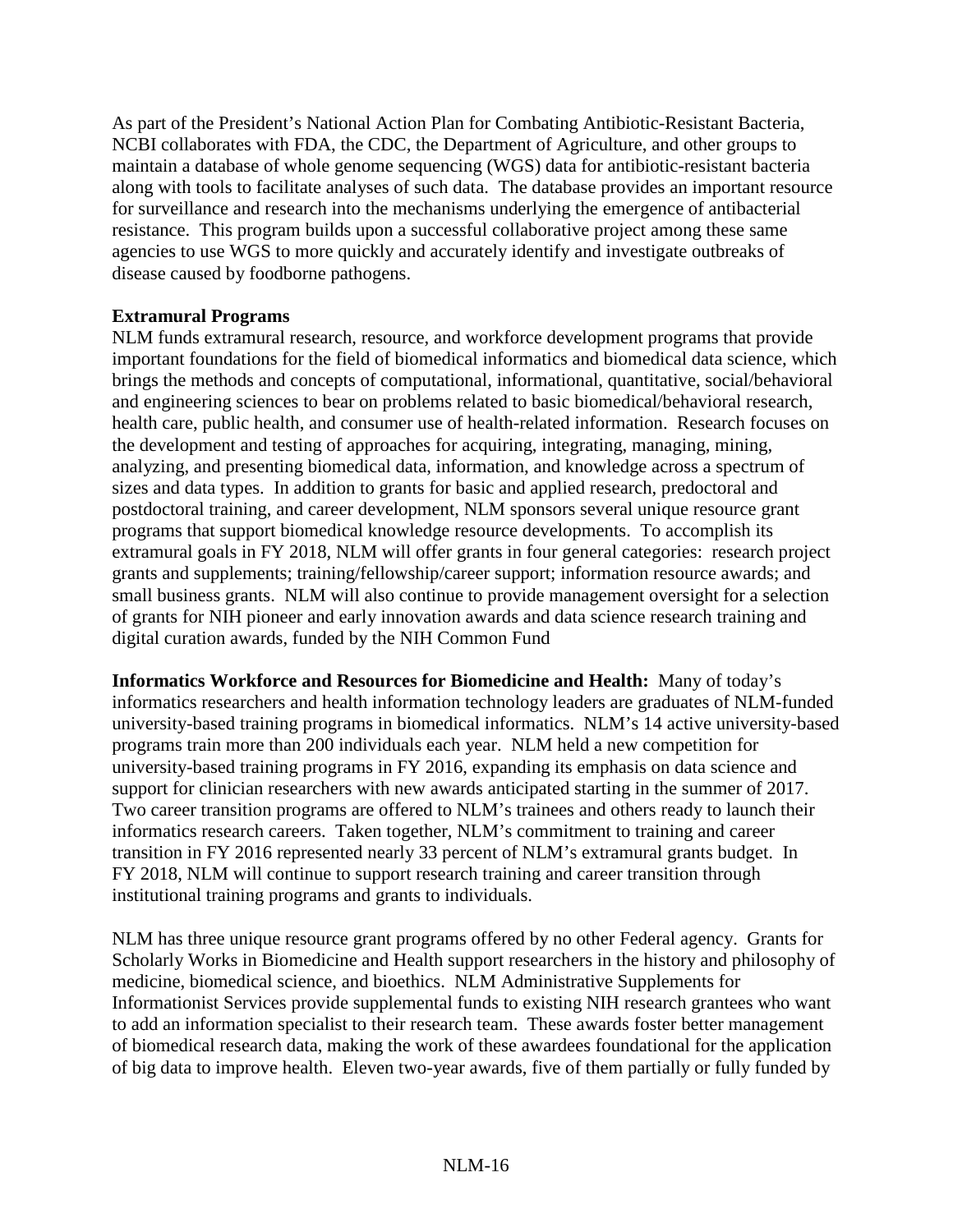other ICs, continued in FY 2016. Some three-year informationist supplement awards will be made in FY 2017.

The third unique program, NLM Information Resources to Reduce Health Disparities, has a unique focus on development of information resources; four three-year awards supporting development of information resources tailored to needs of Alaska Native, Navajo, and other underserved populations continued in FY 2016. Resources like these support long-term goals of the *All of Us* Research Program to engage a large cohort of active participants. In FY 2017, NLM expects to award up to five new three-year information resource projects.

**Biomedical Informatics Research:** NLM research project grants (RPGs) have supported pioneering research and development in computational intelligence for medicine, clinical decision support, protection of privacy in electronic medical records, secondary use of routine clinical data for research purposes, regional health data integration, consumer use of personal health information, health applications of advanced telecommunications networks, and automated bio-surveillance for public health. At the core, these projects advance the science of biomedical informatics by applying concepts from computer, information, quantitative, social/behavioral and engineering sciences to problems in medicine, public health, consumer health, and biological sciences. Complementing and building upon the BD2K and informaticsrelated initiatives at other ICs, NLM research grant programs continue to support innovation in both basic and applied research ranging from multi-site research collaborations to small proof-ofconcept projects. In all research supported by NLM, needs of the intended user base must be taken into account, whether they are researchers, students, clinicians, health administrators, patients, or consumers. NLM funds investigator-initiated projects, as well as projects from focused funding announcements that target areas important to NLM's mission.

In FY 2016, NLM issued 16 new RPGs including three exploratory/developmental awards and one Academic Research Enhancement Award. Among the newly funded research awards are several that support improved patient engagement, including use of digital images to diagnose patients at risk of diabetic retinopathy and testing the ability of consumer health technology to foster improved communication between diabetics and their clinician caregivers. Three new awards in translational bioinformatics focus on modeling heterogeneity, metabolism, and drug uptake in cells and cellular processes. Several of the new awards address big data topics, including research into improved causal inference methods and exploratory techniques for reproducible research using observational data. Three of the new awardees are developing approaches to use data in EHRs to improve health care outcomes. In addition to new and continuing awards, NLM made one supplemental award to an existing NLM research grant. In FY 2018, NLM expects to award new RPGs with increased focus on patient engagement and understandable health information to support decisions by clinicians and patients.

NLM sets aside funds to support small business innovation and research and technology transfer (SBIR/STTR). In FY 2016, NLM's allocation of funds for SBIR/STTR increased to more than \$1 million for the first time; NLM awarded four new projects, three of which center on improvements to management and use of EHR data and one on parallel processing of biomedical big data. NLM will meet the required set-aside and expects to award three or four SBIR/STTR awards in FY 2017.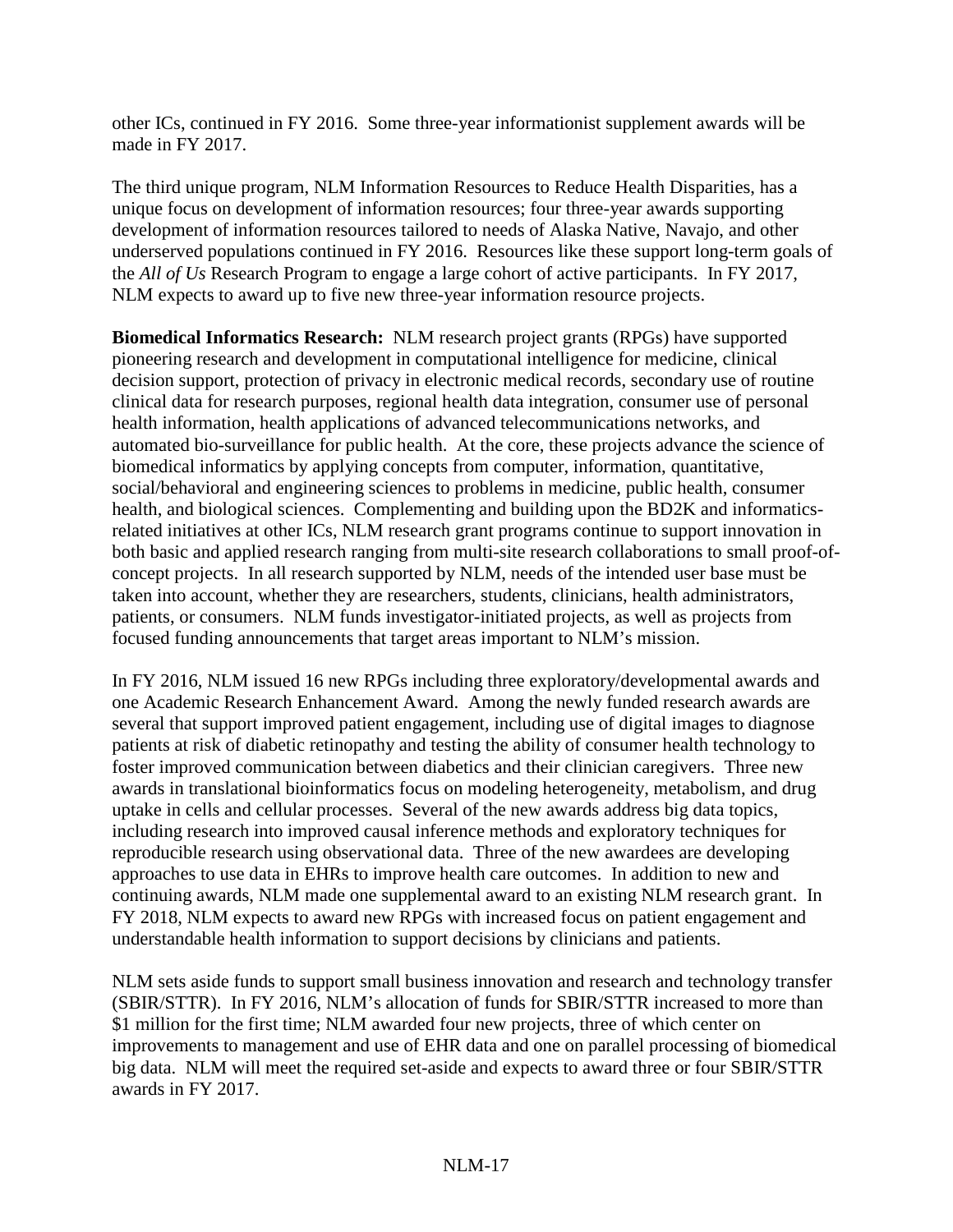#### **Program Portrait: Research in Biomedical Informatics and Data Science**

| FY 2017 Level: \$26.2 million |                   |
|-------------------------------|-------------------|
| FY 2018 Level: \$26.5 million |                   |
| Change:                       | $+$ \$0.3 million |

For more than 30 years, NLM's Extramural Programs Division has been a principal source of NIH support for research in basic and applied biomedical informatics and data science. NLM's portfolio of funded research has spanned artificial intelligence, computational biology, physician decision support, public health surveillance, and visualization and discovery mining in digital data sets. NLM's scope of research interests is wide, encompassing data science and informatics research areas of high importance to NIH and society at large for audiences ranging from clinicians to scientists to consumers and patients.

For example, NLM has recently funded grants that address important data science issues, including:

- accounting for bias, missing data, and other inconsistencies when using data from EHRs in research;
- enhancing the value of existing data from intensive care units for real-time decision making by understanding the timing of gradual state changes and validating causation assertions made using uncertain data;
- testing methods used to extract information from published articles about relationships among drugs, genes, and phenotypes to see if they are also effective on text in EHRs;
- developing tools to help researchers understand the heterogeneity of single cancer cells in a tumor by allowing multiple genomic assays of a single cell, to assist in identifying effective cancer therapies; and
- analyzing formal and informal data sources, e.g., social media, to determine their value in predicting outbreaks of foodborne illness at local and national scale.

NLM will continue to fund research on a wide range of biomedical informatics and data science questions. In addition, NLM will expand its research into analytic approaches and visualization tools that help patients, consumers, and clinicians participate actively in precision medicine research.

#### **Research Management and Support (RMS)**

RMS activities provide administrative, budgetary, logistical, and scientific support for basic library services, intramural research programs, and the review, award, and monitoring of research grants and training awards. RMS functions also include strategic planning, coordination, and evaluation of NLM's programs, regulatory compliance, policy development, and international coordination and liaison with other Federal agencies, Congress, and the public. These activities are conducted by the NLM Director and immediate staff, as well as NLM personnel from the Office of Extramural Programs, the Office of Administrative Management, the Office of Health Information Programs Development, and the Office of Communications and Public Liaison. The NLM Board of Regents is currently overseeing the development of a new NLM Strategic Plan.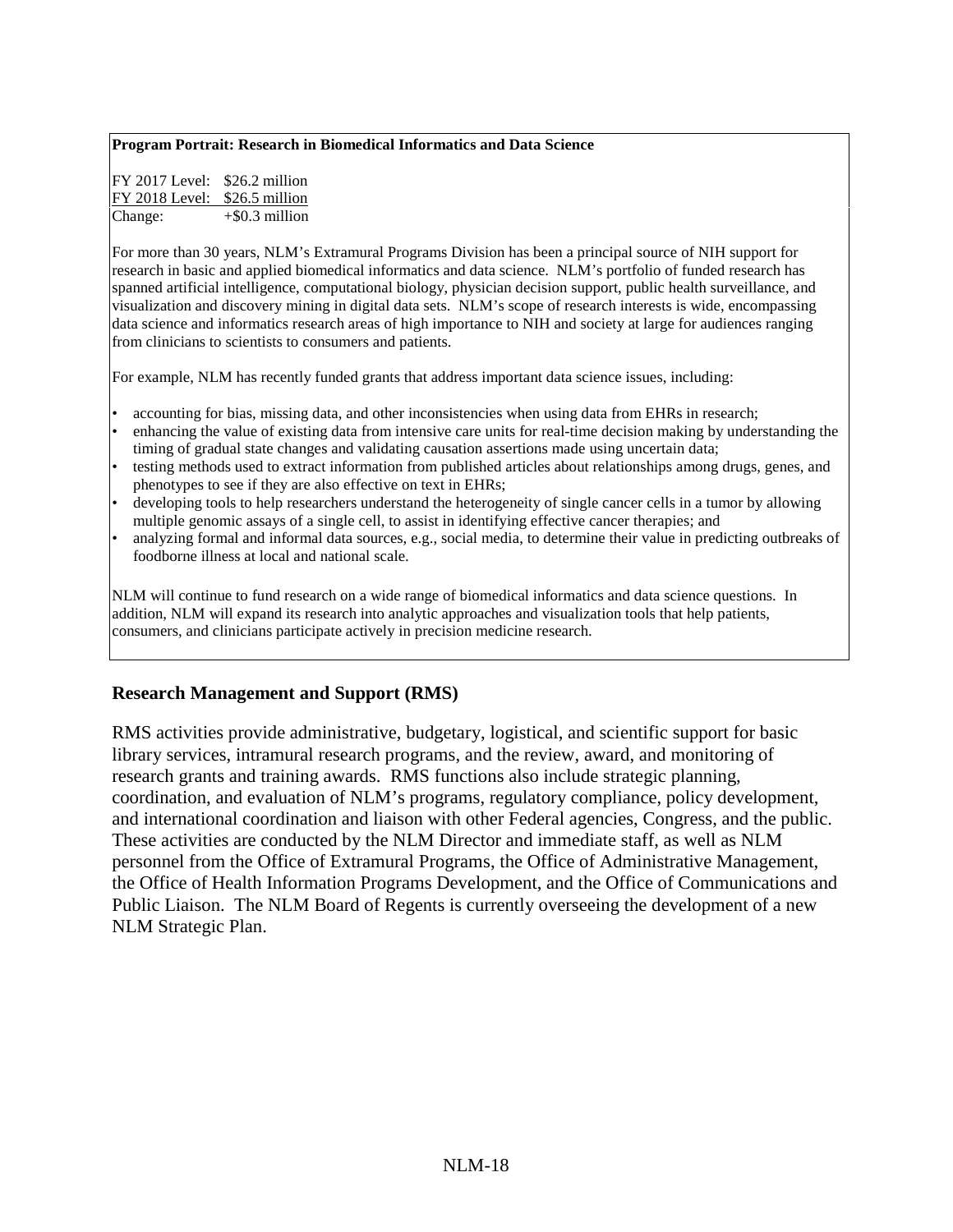#### **Detail of Full-Time Equivalent Employment (FTE)**

|                                                                               | <b>FY 2016 Final</b><br>FY 2017 Annualized CR |                 | FY 2018 President's Budget |          |              |                |                |                |                  |
|-------------------------------------------------------------------------------|-----------------------------------------------|-----------------|----------------------------|----------|--------------|----------------|----------------|----------------|------------------|
| <b>OFFICE/DIVISION</b>                                                        | Civilian                                      | <b>Military</b> | <b>Total</b>               | Civilian | Military     | <b>Total</b>   | Civilian       | Military       | <b>Total</b>     |
|                                                                               |                                               |                 |                            |          |              |                |                |                |                  |
| Division of Extramural Programs                                               |                                               |                 |                            |          |              |                |                |                |                  |
| Direct:                                                                       | 21                                            |                 | 21                         | 21       |              | 21             | 21             |                | 21               |
| Reimbursable:                                                                 |                                               |                 |                            |          |              |                |                |                |                  |
| Total:                                                                        | 21                                            |                 | 21                         | 21       |              | 21             | 21             |                | 21               |
| Division of Library Operations                                                |                                               |                 |                            |          |              |                |                |                |                  |
| Direct:                                                                       | 282                                           |                 | 282                        | 267      |              | 267            | 271            |                | 271              |
| Division of Library Operations                                                |                                               |                 |                            |          |              |                |                |                |                  |
| Reimbursable:                                                                 |                                               |                 |                            |          |              |                |                |                |                  |
| Division of Library Operations                                                |                                               |                 |                            |          |              |                |                |                |                  |
| Total:                                                                        | 282                                           |                 | 282                        | 267      |              | 267            | 271            |                | 271              |
| Division of Specialized Information Services                                  |                                               |                 |                            |          |              |                |                |                |                  |
| Direct:                                                                       | 39                                            |                 | 39                         | 36       |              | 36             | 37             |                | 37               |
| Reimbursable:                                                                 |                                               |                 |                            |          |              |                |                |                |                  |
| Total:                                                                        | 39                                            |                 | 39                         | 36       |              | 36             | 37             |                | 37               |
| Lister Hill National Center for Biomedical Communications                     |                                               |                 |                            |          |              |                |                |                |                  |
| Direct:                                                                       | 60                                            |                 | 60                         | 52       |              | 52             | 61             |                | 61               |
| Reimbursable:                                                                 |                                               |                 |                            |          |              |                |                |                |                  |
| Total:                                                                        | 60                                            |                 | 60                         | 52       |              | 52             | 61             |                | 61               |
| National Center for Biotechnology Information                                 |                                               |                 |                            |          |              |                |                |                |                  |
| Direct:                                                                       | 273                                           |                 | 274                        | 265      |              | 266            | 274            |                | 275              |
| Reimbursable:                                                                 | 22                                            |                 | 22                         | 22       |              | 22             | 22             |                | 22               |
| Total:                                                                        | 295                                           |                 | 296                        | 287      |              | 288            | 296            |                | 297              |
| Office of the Director/Administration                                         |                                               |                 |                            |          |              |                |                |                |                  |
| Direct:                                                                       | 59                                            |                 | 59                         | 62       |              | 62             | 62             |                | 62               |
| Reimbursable:                                                                 | 15                                            |                 | 15                         | 15       |              | 15             | 15             |                | 15               |
| Total:                                                                        | 74                                            |                 | 74                         | 77       |              | 77             | 77             |                | 77               |
| Total                                                                         | 771                                           |                 | 772                        | 740      |              | 741            | 763            |                | 764              |
| Includes FTEs whose payroll obligations are supported by the NIH Common Fund. |                                               |                 |                            |          |              |                |                |                |                  |
| FTEs supported by funds from Cooperative Research and                         |                                               |                 |                            |          |              |                |                |                |                  |
| Development Agreements.                                                       | $\boldsymbol{0}$                              | 0               | $\boldsymbol{0}$           | $\theta$ | $\mathbf{0}$ | $\overline{0}$ | $\overline{0}$ | $\overline{0}$ | $\boldsymbol{0}$ |
| <b>FISCAL YEAR</b>                                                            | <b>Average GS Grade</b>                       |                 |                            |          |              |                |                |                |                  |
| 2014                                                                          | $11.2\,$                                      |                 |                            |          |              |                |                |                |                  |
| 2015                                                                          | 11.4                                          |                 |                            |          |              |                |                |                |                  |
| 2016                                                                          | $11.5\,$                                      |                 |                            |          |              |                |                |                |                  |
| 2017                                                                          | $11.5\,$                                      |                 |                            |          |              |                |                |                |                  |
| 2018                                                                          | $11.5\,$                                      |                 |                            |          |              |                |                |                |                  |